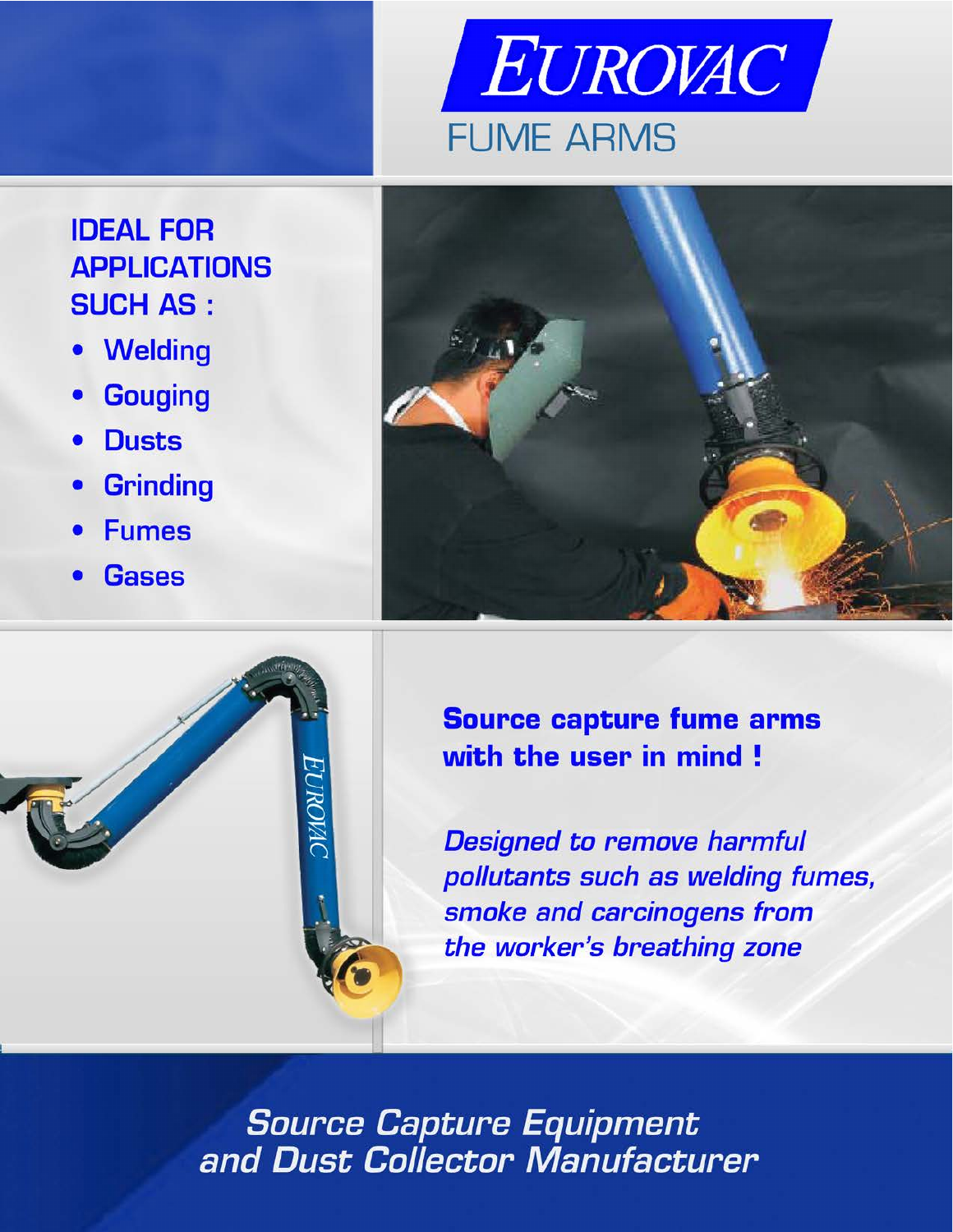#### **Product Description:**

Eurovac self-supporting arms provide the most economical and effective methods for the capture of fumes. Contaminants are removed at their source. The use of self-supporting joints, flexible hoses and smooth bore tubing allow for easy placement of the arm's hood near the source of a problem. Fume arm tubes are fabricated of powder coat painted steel with cast aluminum joints which

include friction discs and are fully adjustable to the worker's desired tension. The arms include a handle which completely encircles the hood in order to facilitate easy repositioning from all sides. Hood diameters vary from 6"/160mm on the 3"/ 75mm arms, to 14"/ 350mm on the 8"/ 200mm arms. All hoods are equipped for installation of an optional LED light kit.

#### **Features Include:**

- Exterior cast joints for easy access with adjustable pressure friction discs
- "Grab" handle all around the hood
- Second handle for rotation on the tube
- Air diverter in hood to increase capture velocity
- Heavy duty 360 degree swivel with safety stop
- Smooth tube construction for lowest pressure drop
- Totally encapsulated lift assist spring
- Duct connection flange
- Built-in shut off damper in every arm

#### **Typical Applications:**

- All welding processes
- Grinding dusts and most airborne dusts
- Polishing, painting, printing
- Soldering fumes
- Chemical applications such as laboratories (stainless steel models)
- Food and pharmaceutical (stainless steel models)
- Powder mixing and batching

# **Optional accessories to provide the best solution**

#### **for a particular problem include:**

- Extension pivot booms to increase fume arm reach
- Brackets for wall or column mounting
- Up right configuration (for portable units)
- Direct mount exhaust fans
- LED light kit and fan switch (transformer required)
- Upright models for bench mount
- Hood mounted safety mesh
- Vertical floor posts
- Ceiling brackets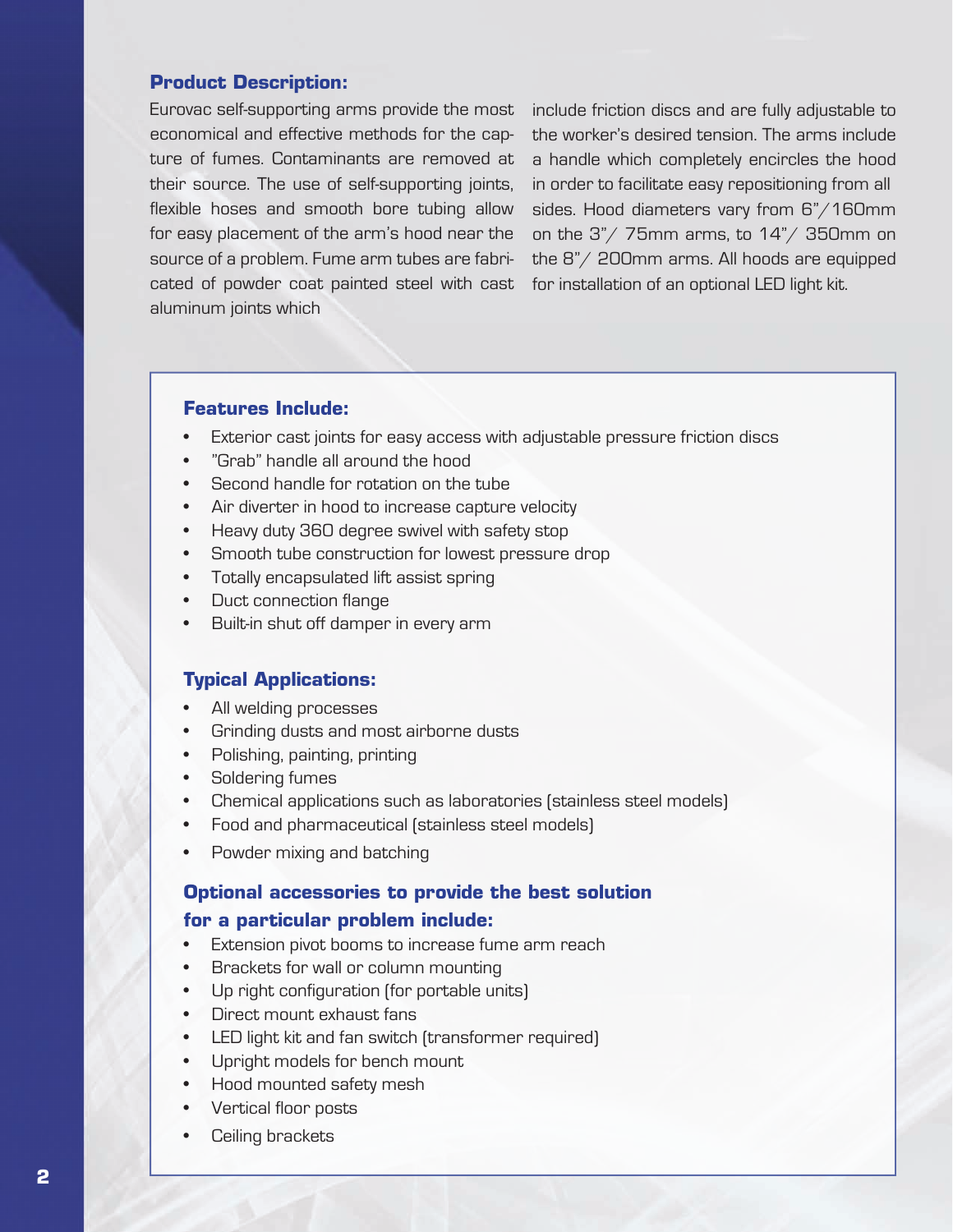### **Typical designs and usage with Eurovac fume arms**



**Note :** Eurovac reserves the right to modify the equipment without notice in order to improve quality or conception.